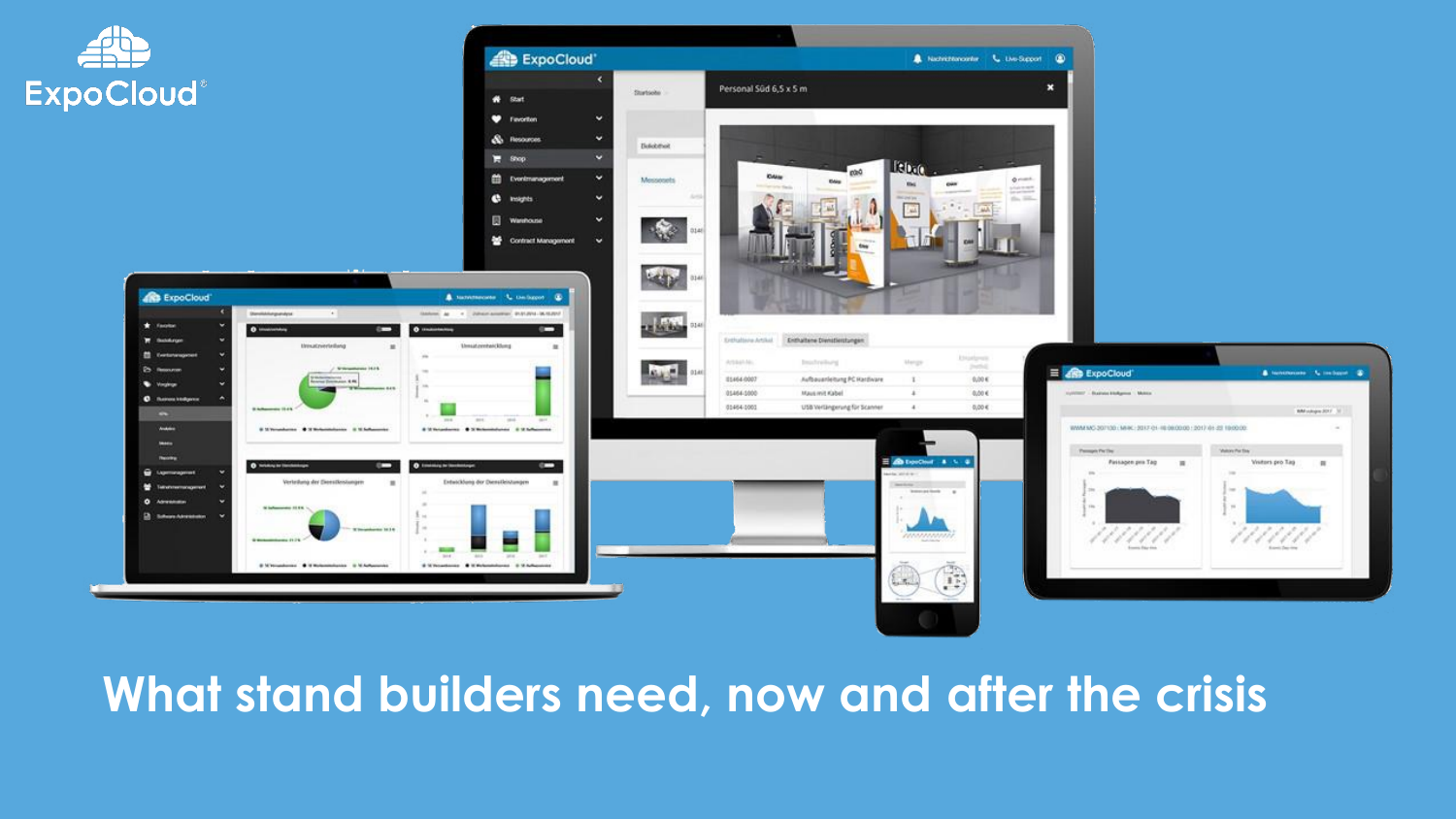

**Agenda**

**Covid-19 and the stand building community**

**Available technologies** VirtualShows & Event Metrics

**Summary & Questions**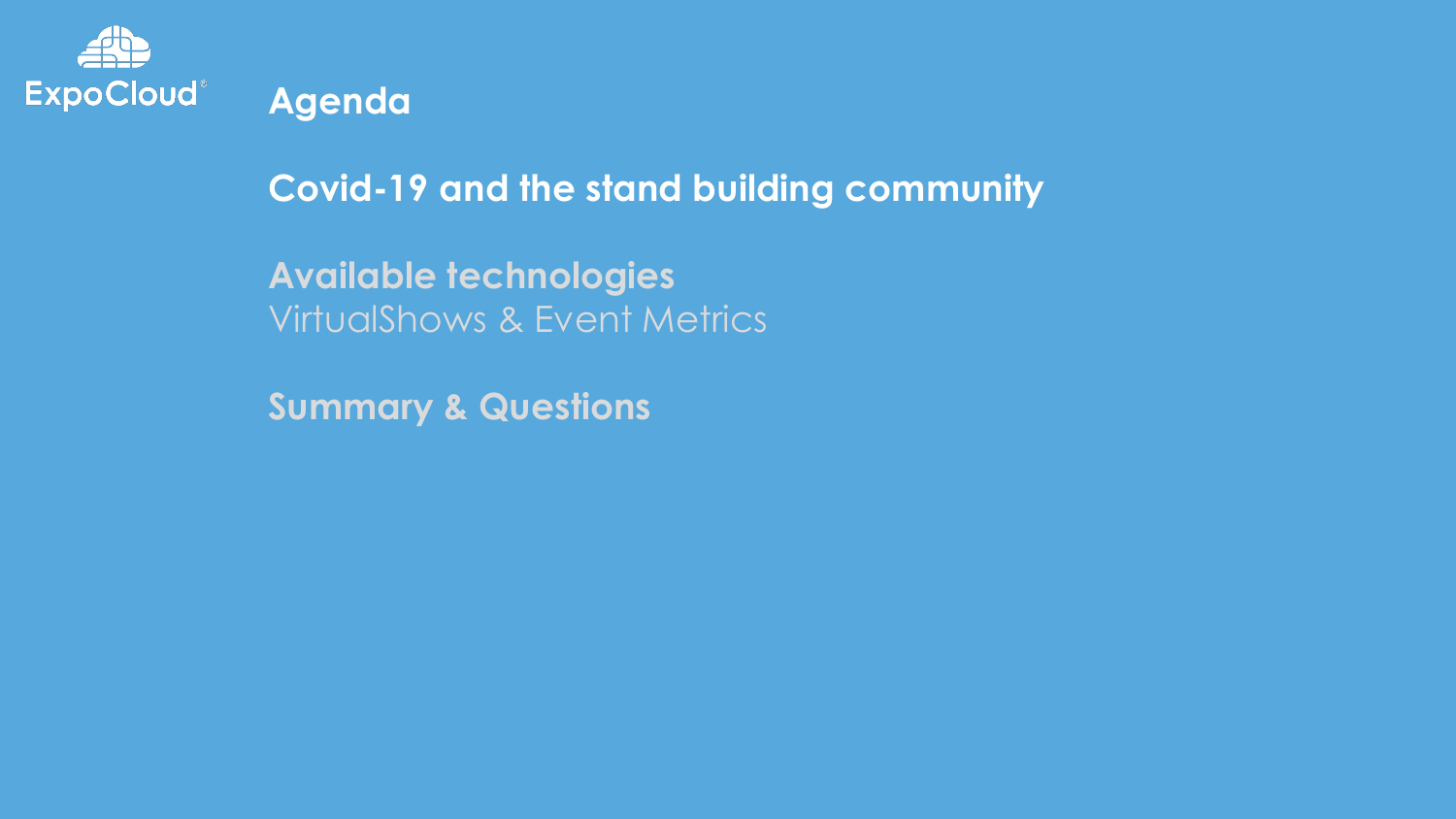

**Do we have to change Live-Communication? Virtual Trade Fairs** 

- Cheaper
- Wider Reach
- Can stay live longer

#### **Pros Cons**

- **No personal contact**
- No multisensory experiences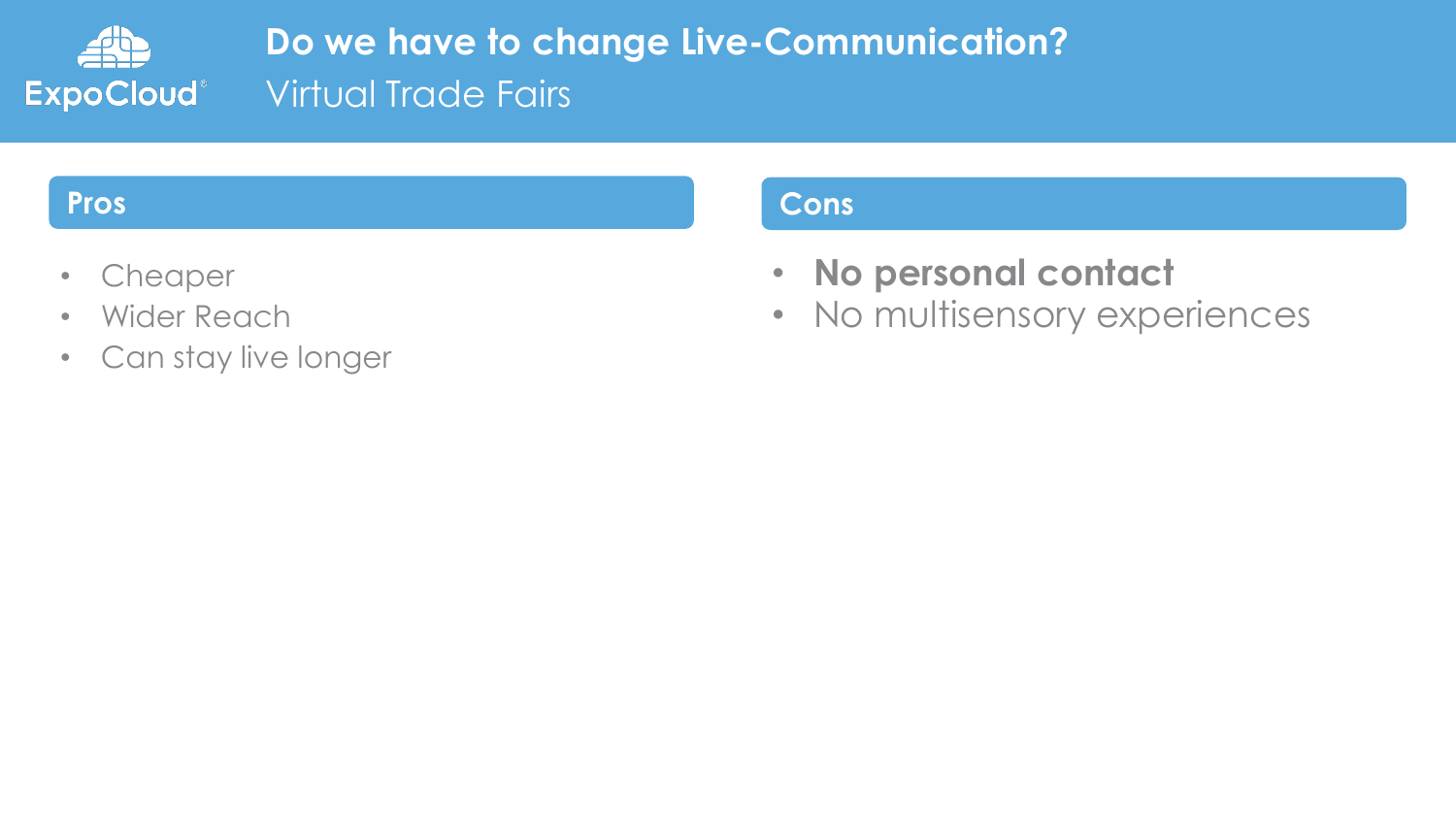

# **But what if no fairs are taking place?**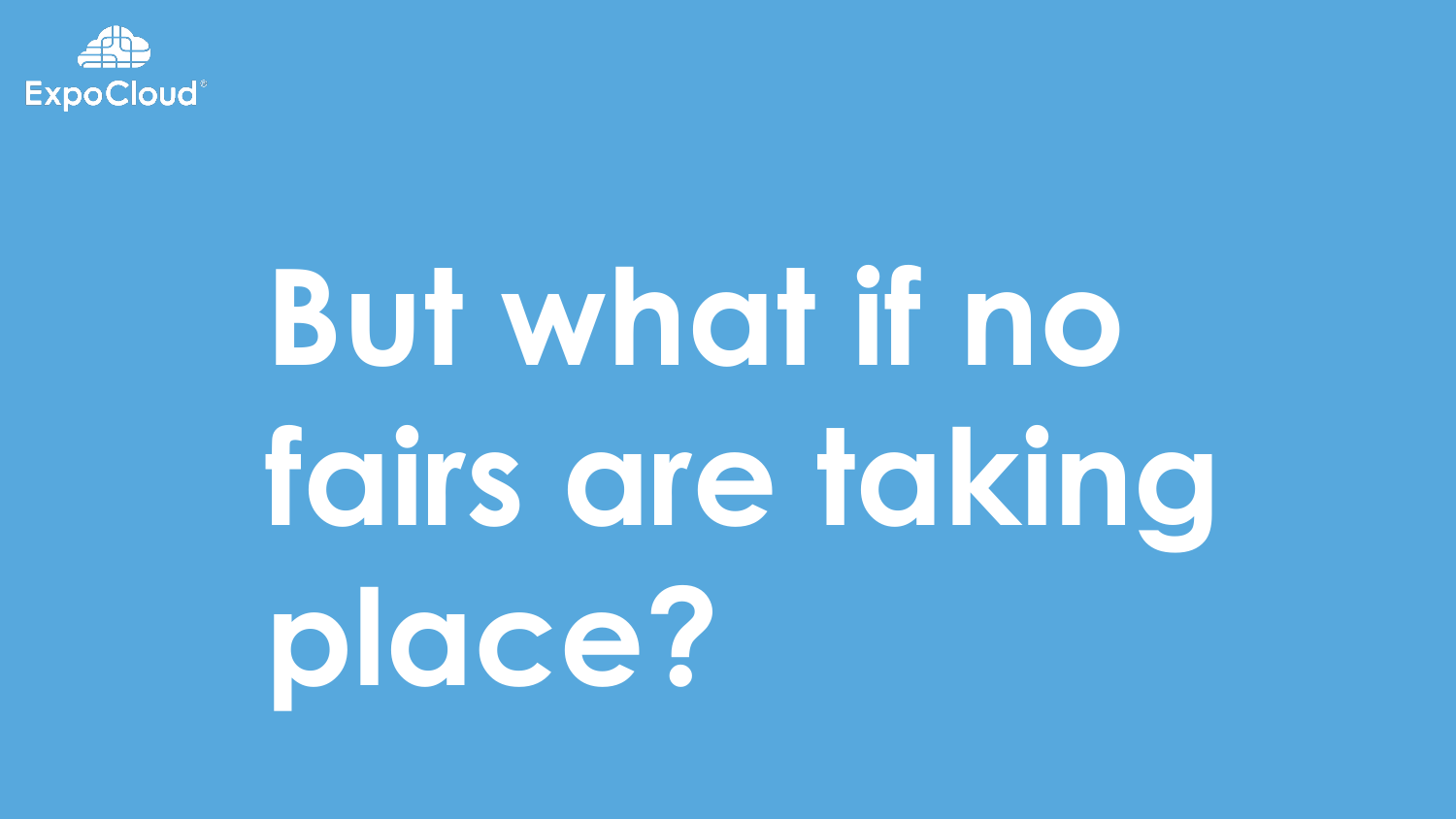

**Agenda**

**Covid-19 and the stand building community**

**Available technologies** VirtualShows & Event Metrics

**Summary & Questions**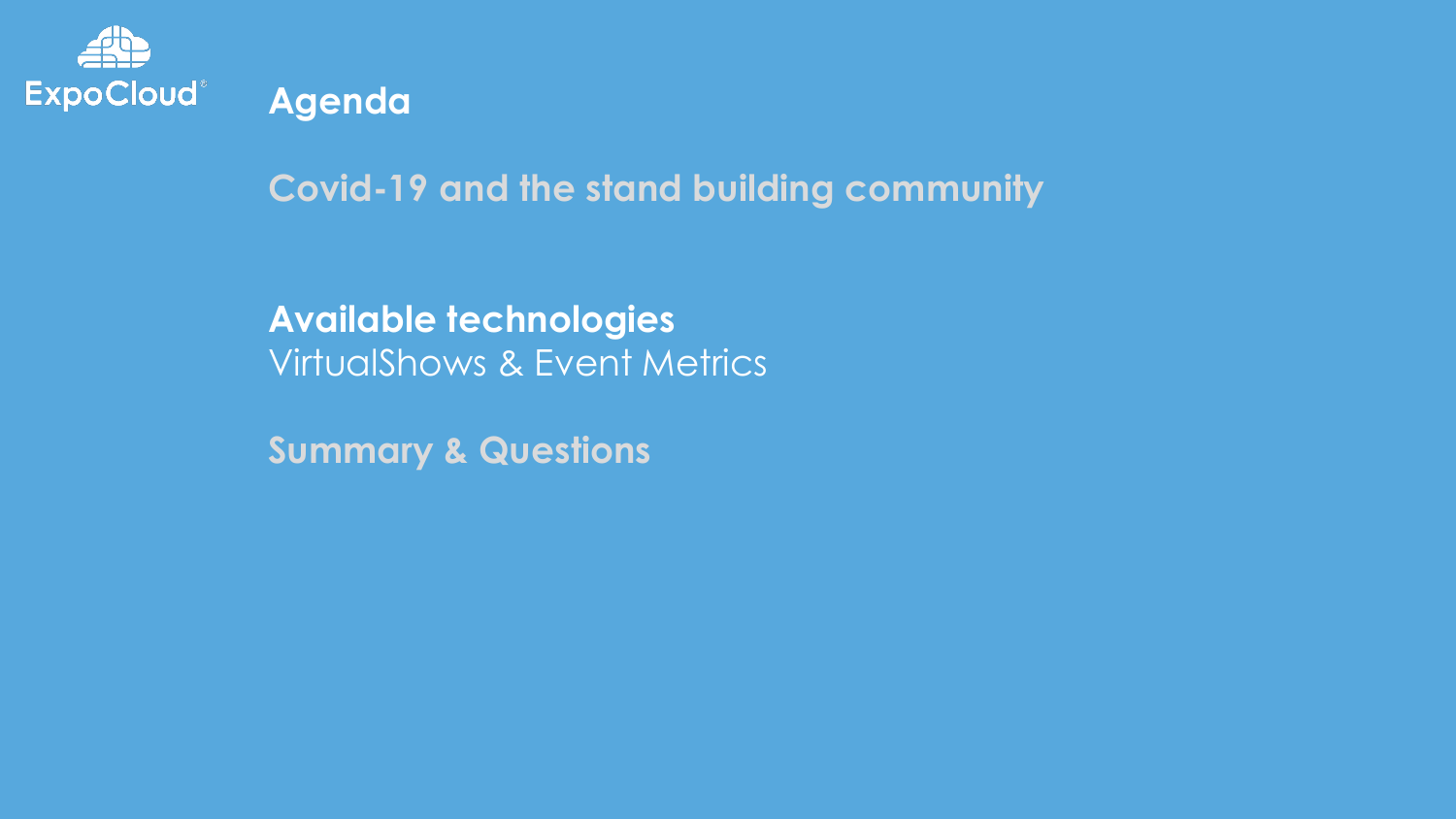

# **How can we turn Virtual Fairs into an opportunity for stand builders? Introducing ExpoCloud VirtualShows**

#### **Why use ExpoCloud VirtualShows**

- Virtual booth already created as CADsoftware used in early stages
- Support before the fair (e.g. new testing exhibits)
- Support during the fair (e.g. show booth to colleagues, offer downloads)
- Support after the fair (booth remains available online)
- "Digital twin"

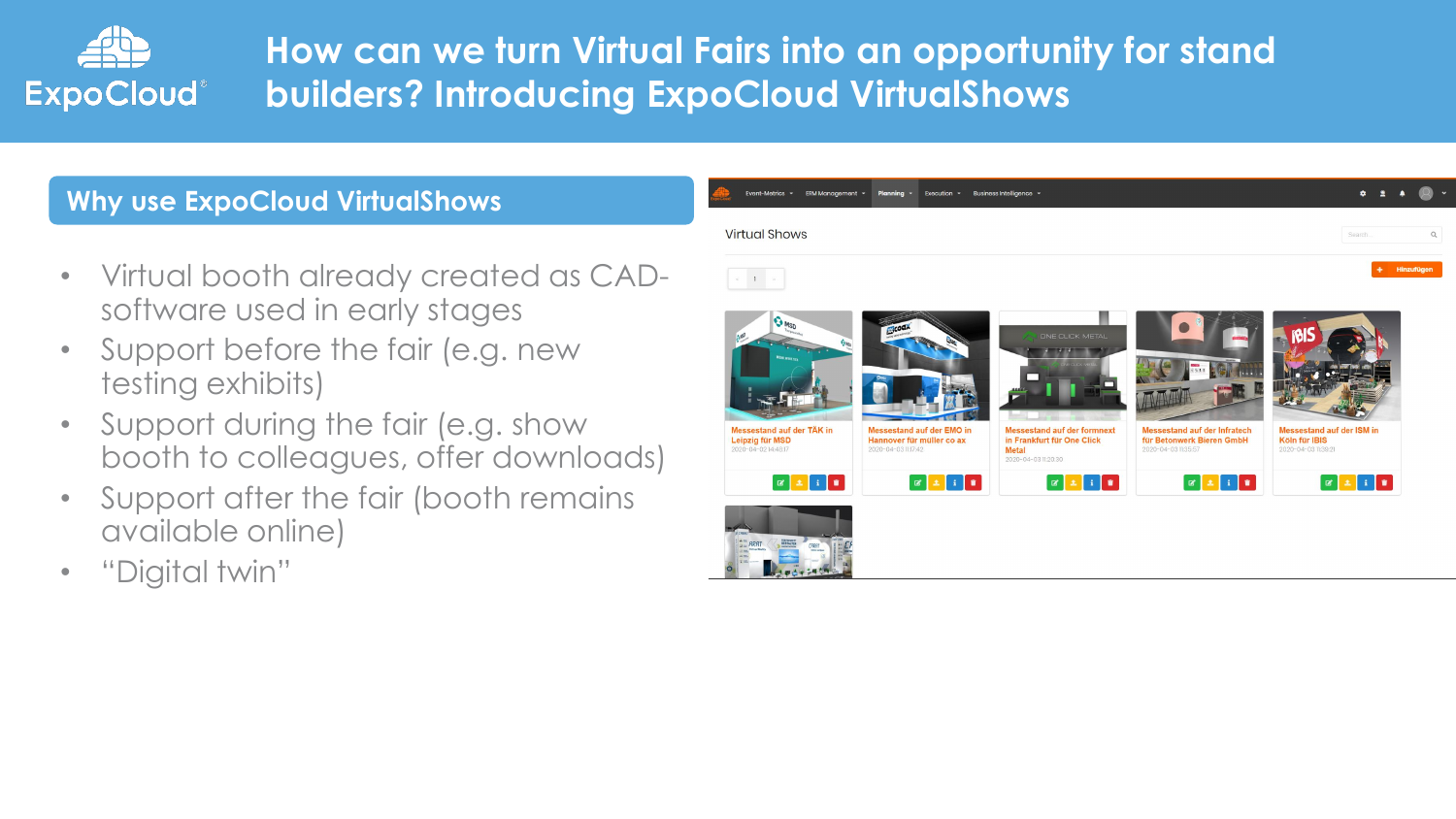

### **Event Metrics Sensor**

How you can become the "Google Analytics" of Event-Marketing





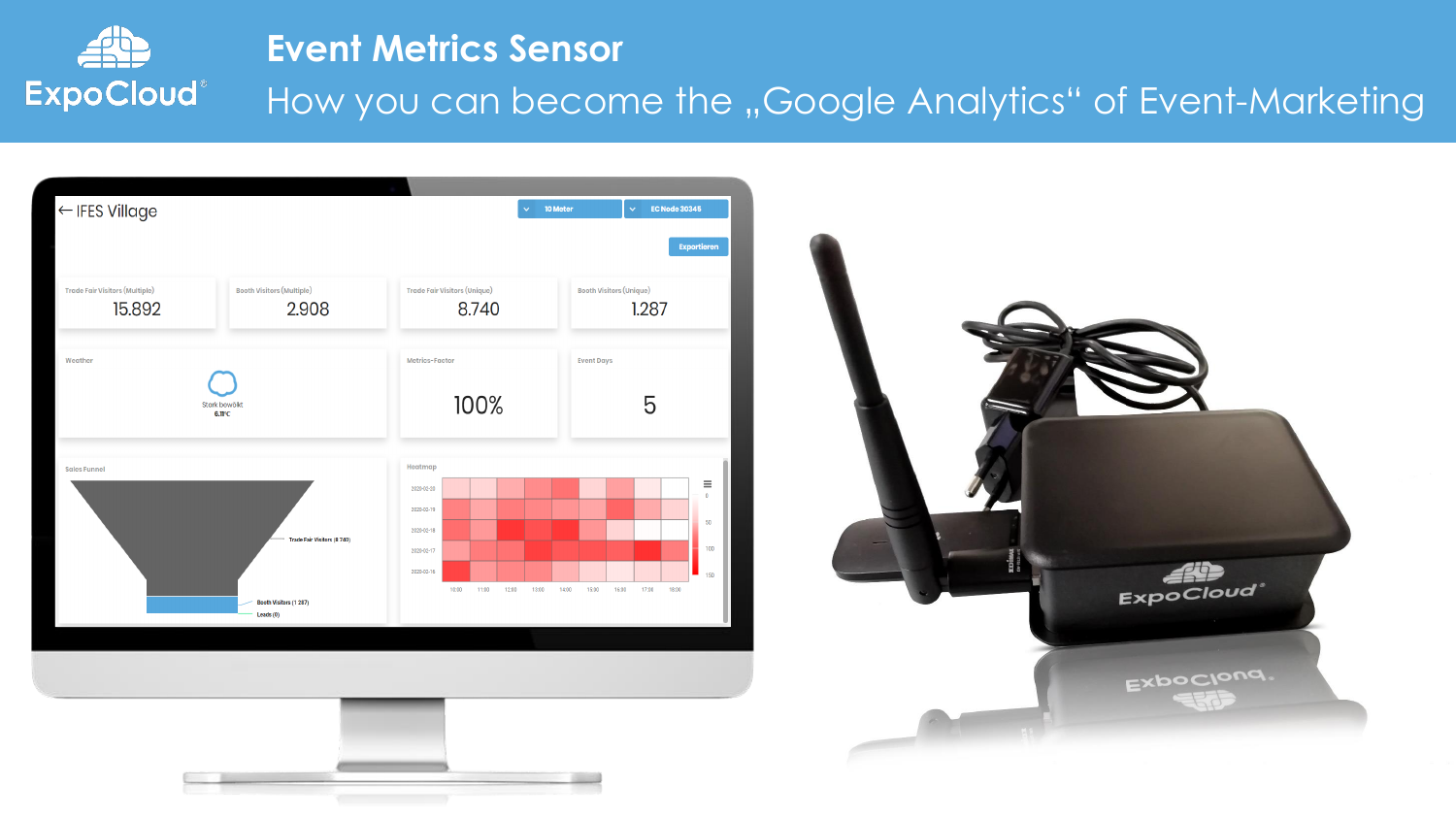

#### **Brand Awareness**



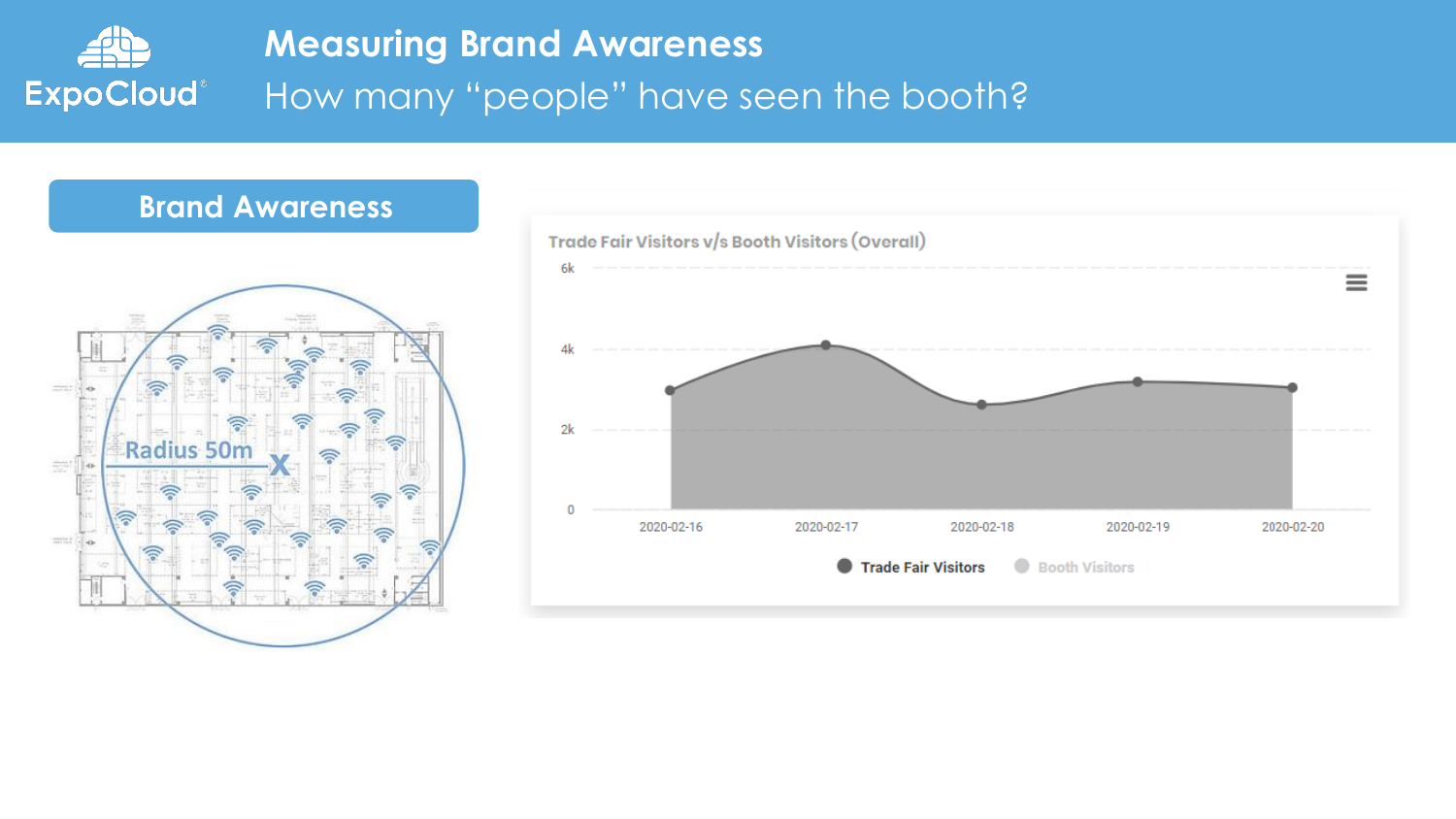





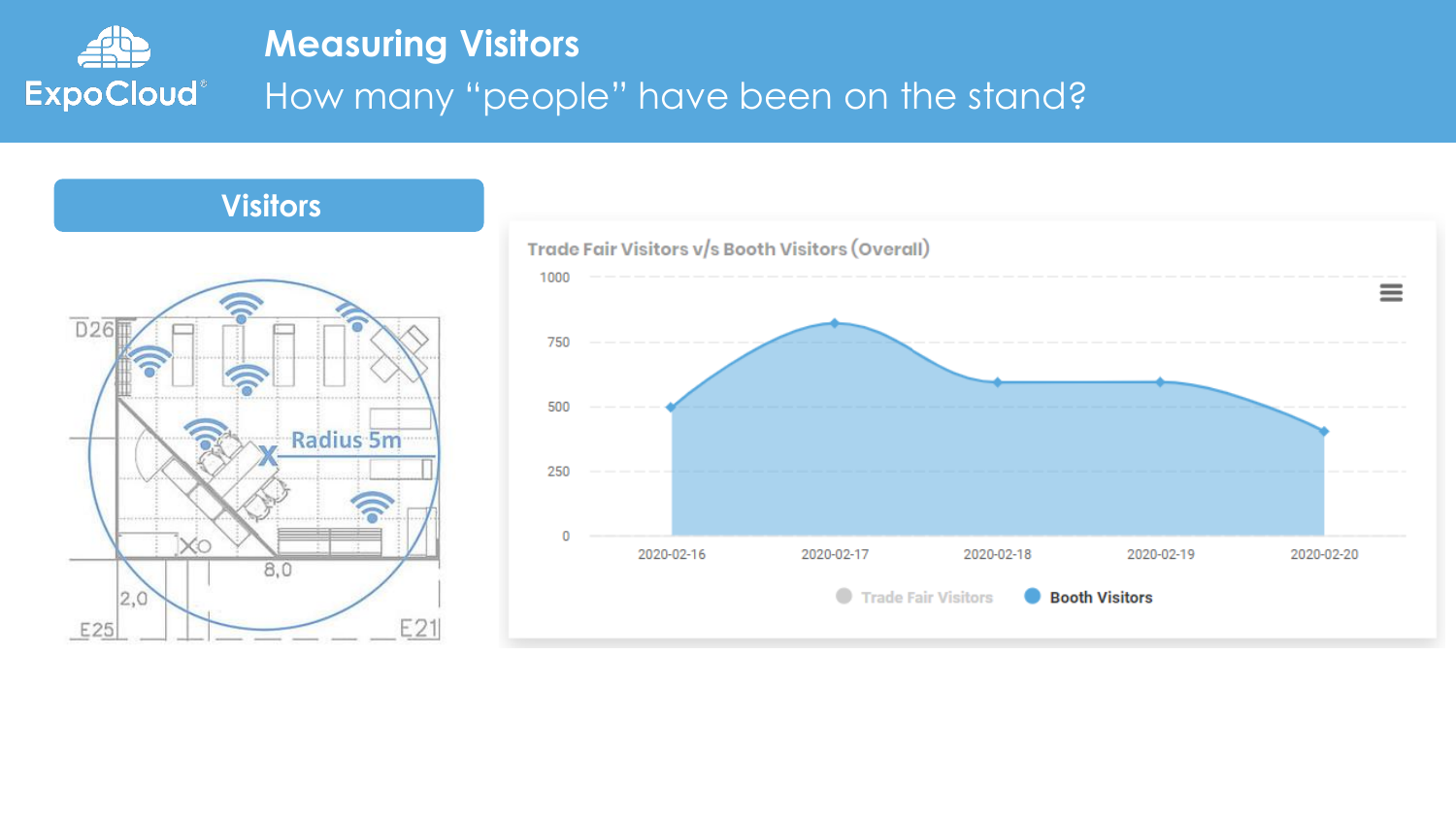





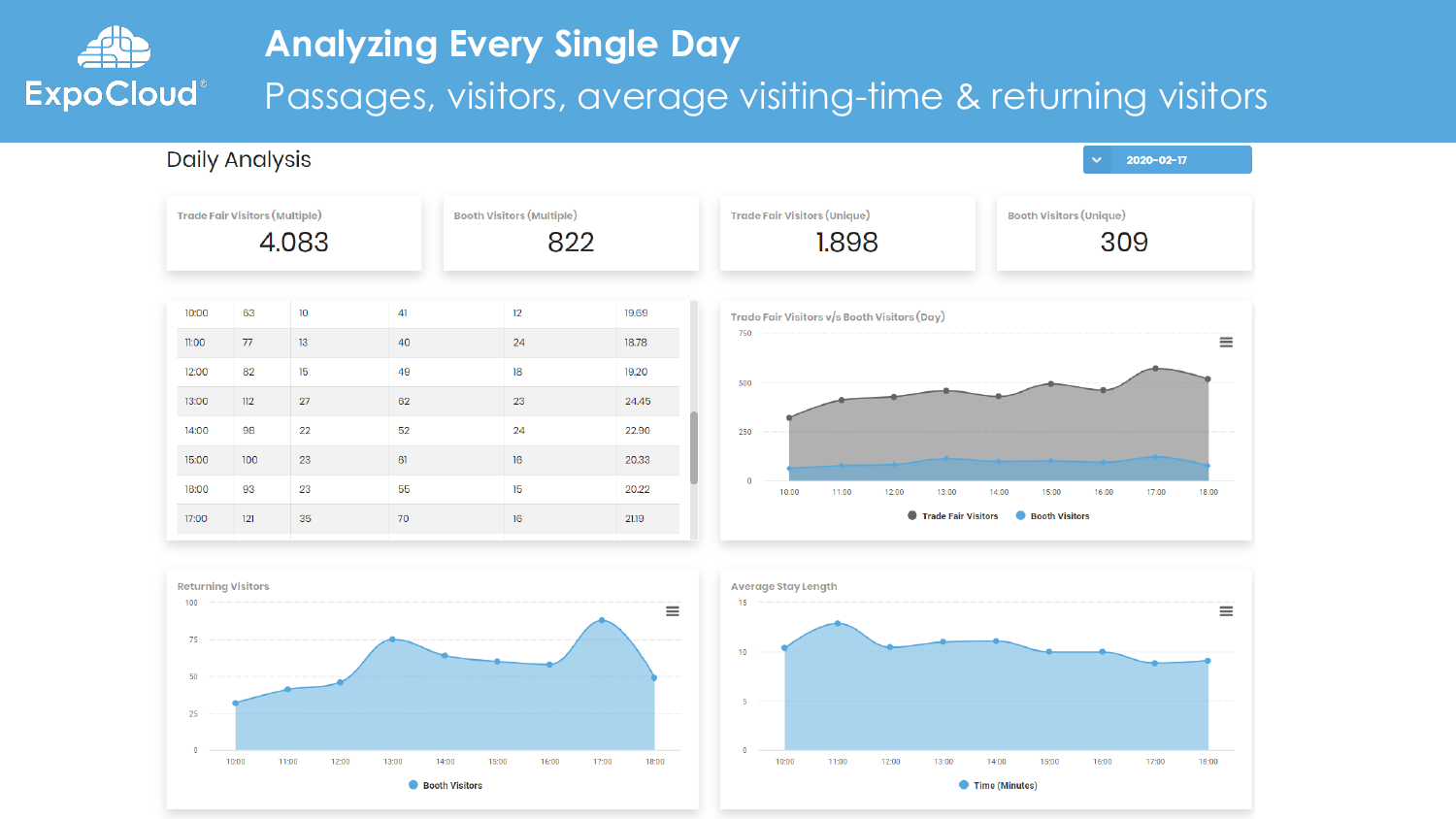

- ✓ Standardized Key-Performance-Indicators (KPIs)
- ✓ Comparison of Events
- ✓ Challenge Industry- Venue-based Benchmarks

| <b>ExpoCloud</b>                | $\blacktriangleleft$ |                                          |                                         |                                         | $\bullet$                                    |
|---------------------------------|----------------------|------------------------------------------|-----------------------------------------|-----------------------------------------|----------------------------------------------|
| Start<br>₩                      |                      | <b>Event A</b>                           |                                         | <b>Event B</b>                          |                                              |
| Favoriten                       | ×                    |                                          |                                         |                                         |                                              |
| ×<br>♨<br><b>Resources</b>      |                      | Key Performance Indicators (KPls)        |                                         | Key Performance Indicators (KPts)       |                                              |
| Shop<br>Ⴙ                       | $\checkmark$         | Memobioucher (Mehrfachmessung)<br>39,955 | Standbesucher (Metrfachtnessung)<br>852 | Messionscher (Mahrhadenssung)<br>52.932 | <b>Itansbeucher (Muhrtschmessung)</b><br>243 |
| Eventmanagement<br>m            | ×                    | Messbesucher (Elimatg)                   | Standbroucher (Einmalig)                | <b>Messbescher (Einnelg)</b>            | Standbesicher (Einmalig)                     |
| Insights<br>œ                   | v                    | 18.379<br>Mensiberucher (Neterprische)   | 690<br>Standbesicher (Retargetable)     | 24.349<br>Mentebenucher (Retargetable)  | 197<br>Standbooscher (Returpriable)          |
| Warehouse<br>閧                  | $\checkmark$         | 11.987                                   | 256                                     | 15.880                                  | 73                                           |
| 는<br><b>Contract Management</b> | v                    | Event Tago<br>5                          | Motrics Fieldor<br>100                  | fixed lags<br>5                         | Midrics Fastor<br>100                        |
|                                 |                      | 236<br>\$107-06-20<br>2017-05-21         | 2017-01-24<br>4917-89-43<br>3817-03-23  | u.<br>2017-09-28<br>3017-01-21          | 2017-01-22<br>$2017 - 01 - 21$<br>2017-03-24 |
|                                 |                      |                                          |                                         |                                         |                                              |
|                                 |                      |                                          |                                         |                                         |                                              |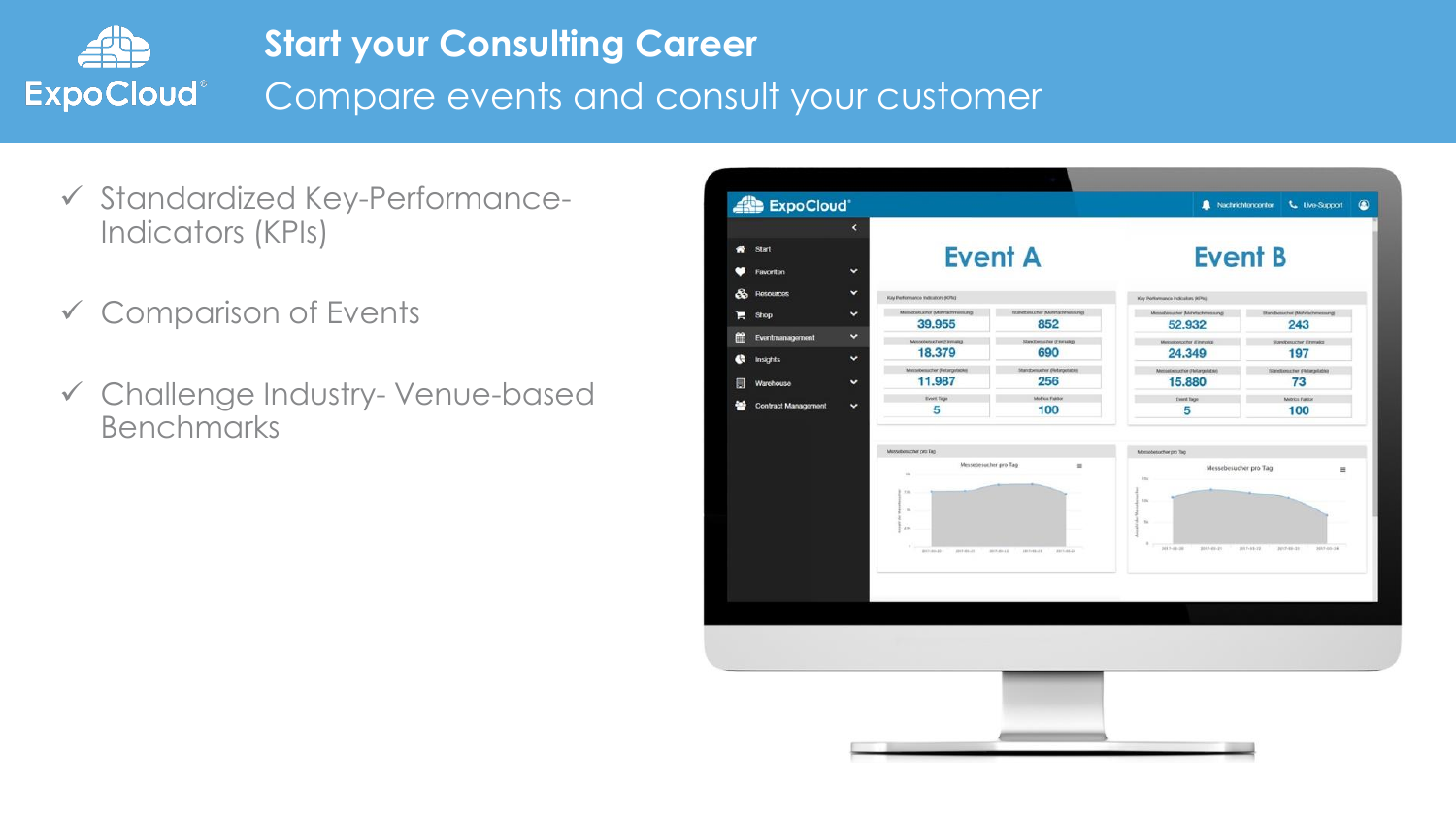

**Agenda**

**Covid-19 and the stand building community**

**Available technologies VirtualShows & Event Metrics**

**Summary & Questions**